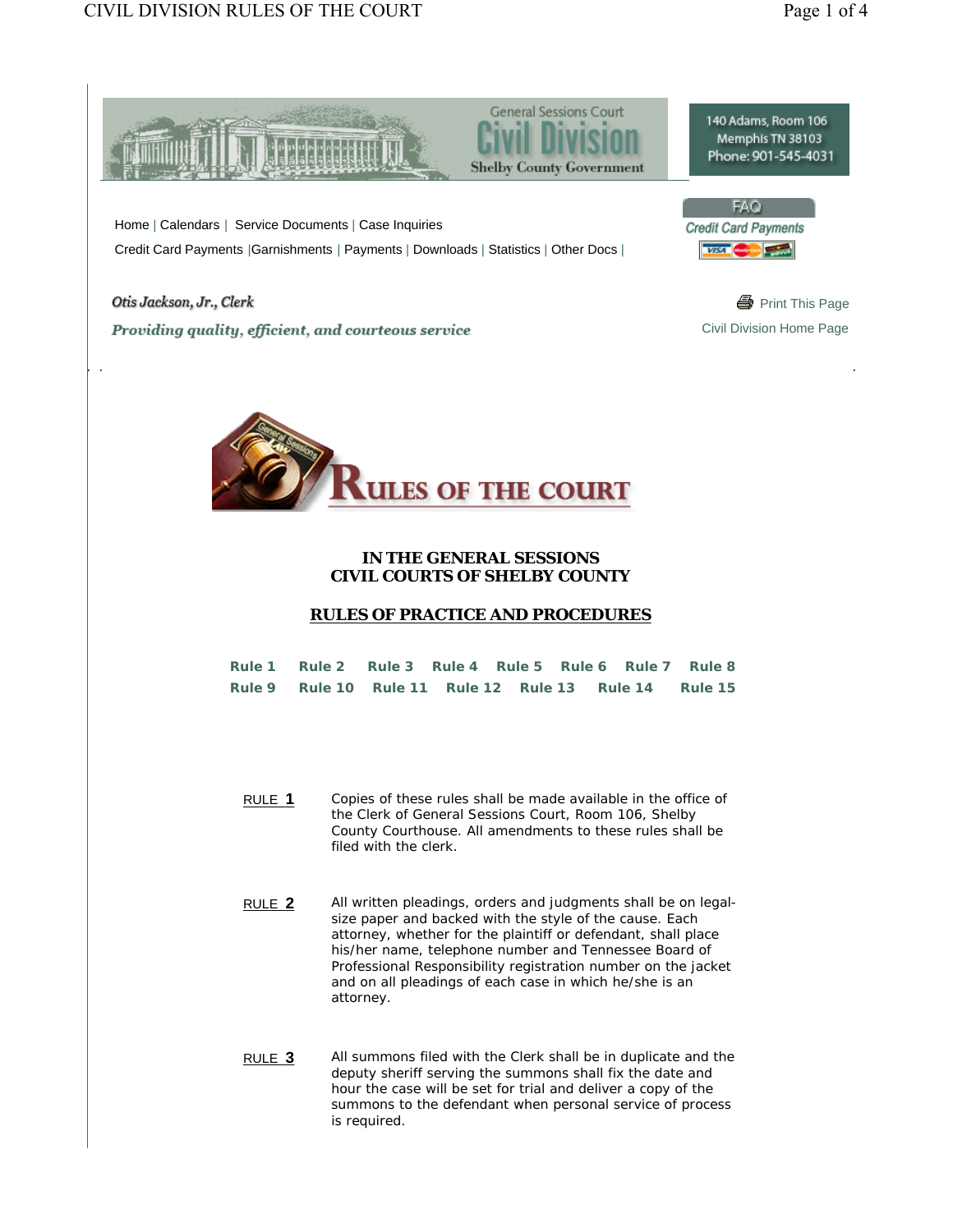| RULE 4         | All motions to set installment payments and to stay execution<br>by garnishment will be heard no less than five (5) days<br>following their filing. All such motions must be completed in<br>duplicate by the defendant or defendant's attorney, signed by<br>the defendant and notarized before filing with the clerk. The<br>clerk will mail a copy of the motion to the other party,<br>advising of the date of hearing.                                                                                                                     |
|----------------|-------------------------------------------------------------------------------------------------------------------------------------------------------------------------------------------------------------------------------------------------------------------------------------------------------------------------------------------------------------------------------------------------------------------------------------------------------------------------------------------------------------------------------------------------|
| $RULE$ 5       | All consent judgments must be in writing, bear the date of<br>execution and be signed by the parties to be bound, unless:                                                                                                                                                                                                                                                                                                                                                                                                                       |
|                | (a) The party against whom the judgment is to be entered,<br>or the party's attorney, if represented, is present in court.                                                                                                                                                                                                                                                                                                                                                                                                                      |
|                | Or                                                                                                                                                                                                                                                                                                                                                                                                                                                                                                                                              |
|                | (b) The announcement is made in open court by the attorney<br>for the plaintiff or defendant where both parties are<br>represented by counsel.                                                                                                                                                                                                                                                                                                                                                                                                  |
| RULE 6         | At the first setting of a case, a continuance shall be granted<br>as a matter of right to any party appearing and requesting<br>same. After the first setting of a case, no case shall be<br>continued except for legal cause shown or by consent of all<br>parties. When a case is dismissed without a trial for want of<br>prosecution, said dismissal shall be without prejudice to<br>either party's right to bring it again.                                                                                                               |
| RULE 7         | A litigant, unless representing himself, must be represented<br>by an attorney-at-law who holds a Tennessee law license.<br>Out-of-state attorneys who are not licensed in this state,<br>must associate local counsel in order to practice in this court.<br>The name, address and Board of Professional Responsibility<br>registration number of the local associated counsel must be<br>shown on all pleadings filed in this court. Local associated<br>counsel must actively participate in any litigation in which he<br>is so associated. |
| RULE 8         | Each division of this court shall have a deputy sheriff and a<br>deputy clerk in attendance at all times while it is in session<br>unless excused by the court.                                                                                                                                                                                                                                                                                                                                                                                 |
| RULE 9         | Divisions I through VI of the Shelby County Court of General<br>Sessions shall convene at 10:00 A.M., adjourn for lunch at<br>12:30 P.M., reconvene at 1:30 P.M. and adjourn at 4:30 P.M.                                                                                                                                                                                                                                                                                                                                                       |
| <b>RULE 10</b> | The clerk of this court shall post the entire daily calendar for<br>all divisions in a prominent place in the clerk's office or<br>adjacent thereto; and shall also post each division's daily<br>calendar adjacent to the courtroom in which the cases are to<br>be heard.                                                                                                                                                                                                                                                                     |
| <b>RULE 11</b> | The following standards of courtroom decorum and procedure                                                                                                                                                                                                                                                                                                                                                                                                                                                                                      |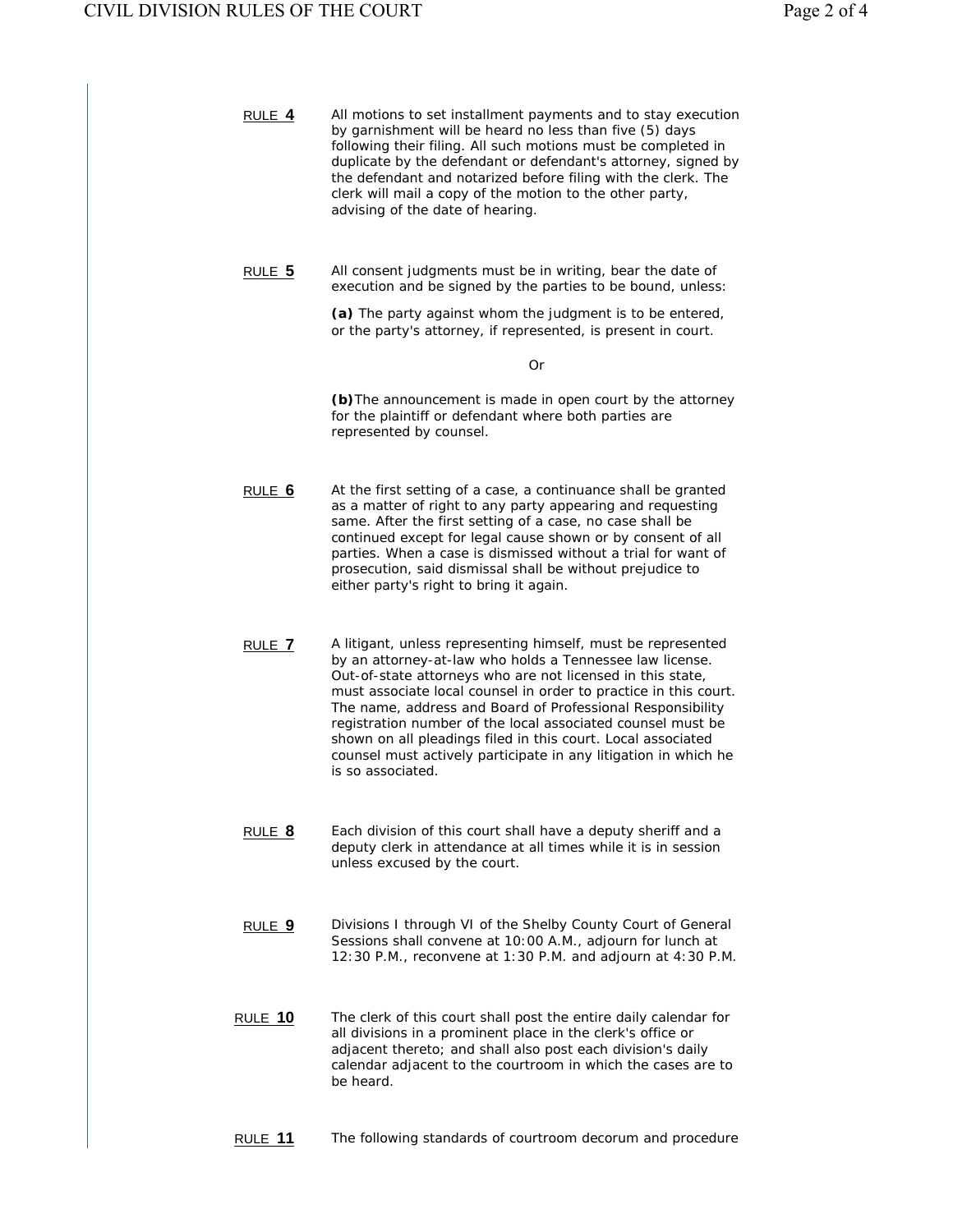shall be maintained:

| (a) | All judges shall wear judicial robes during<br>sessions of their courts, except when, in the            |  |  |  |
|-----|---------------------------------------------------------------------------------------------------------|--|--|--|
|     | discretion of a judge, a matter before a court is<br>of such a nature as justifies an informal hearing. |  |  |  |

- **(b)** All persons in a courtroom shall stand while the court is being opened and while the court is being adjourned.
- **(c)** All persons shall rise at all times when addressing the court.
	- **(d)** All persons shall remove top coats, hats or raincoats upon entering a courtroom.
	- **(e)** All orders, judgments and decrees shall be passed to the court through court attendants, and lawyers may not approach the bench from the bar except when directed by the judges.
	- **(f)** Smoking will not be permitted in any courtroom.
	- **(g)** All lawyers and court attendants must be appropriately dressed.
	- **(h)** Upon a judge entering a courtroom preparatory to formal opening of court, the sheriff shall call the courtroom to order, directing all in attendance upon court to stand, and, upon being so instructed by the court, will open court in substantially the manner following:

 "Hear Ye! Hear Ye! This honorable court is now open for the transaction of business pursuant to adjournment; all persons having business before this court draw near, give attention, and ye shall be heard. Be seated, please."

 Thereupon, the judge will take his seat upon the bench and those in the courtroom will be seated.

**(i)** Upon a judge instructing the sheriff to adjourn court for the day, the sheriff will direct all in attendance upon court to stand, as will the judge, and will adjourn court in substantially the manner following.

 "This court will now stand adjourned until tomorrow morning at \_\_\_\_ o'clock (or until a day certain)."

- **(j)** Sheriffs in attendance upon courts will be charged with the responsibility of requiring compliance with these standards of courtroom decorum.
- RULE **12** In an effort to facilitate the trial of contested matters in the General Sessions Civil Divisions, contested cases shall be referred to the General Sessions Civil Division Court Coordinator for trial in the next available division of court. The oldest cases, based on the filing date, shall be assigned for trial in the first available division of court.

## RULE **13**

Litigants seeking immediate possession of personal property under Tenn. Code Ann. Section 29-30-106(1)(B) in actions to recover property must include an affidavit setting out the